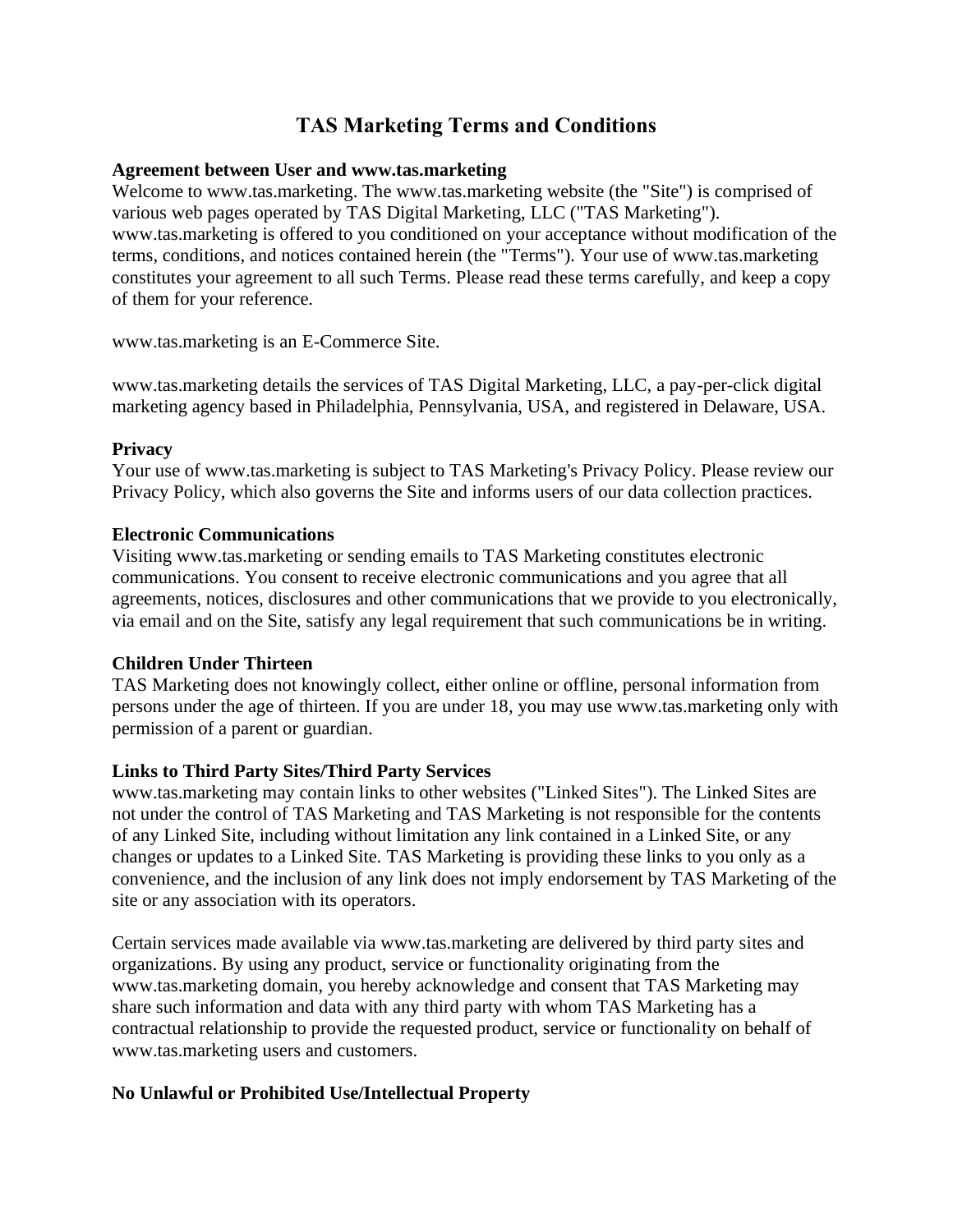You are granted a non-exclusive, non-transferable, revocable license to access and use www.tas.marketing strictly in accordance with these terms of use. As a condition of your use of the Site, you warrant to TAS Marketing that you will not use the Site for any purpose that is unlawful or prohibited by these Terms. You may not use the Site in any manner which could damage, disable, overburden, or impair the Site or interfere with any other party's use and enjoyment of the Site. You may not obtain or attempt to obtain any materials or information through any means not intentionally made available or provided for through the Site.

All content included as part of the Service, such as text, graphics, logos, images, as well as the compilation thereof, and any software used on the Site, is the property of TAS Marketing or its suppliers and protected by copyright and other laws that protect intellectual property and proprietary rights. You agree to observe and abide by all copyright and other proprietary notices, legends or other restrictions contained in any such content and will not make any changes thereto.

You will not modify, publish, transmit, reverse engineer, participate in the transfer or sale, create derivative works, or in any way exploit any of the content, in whole or in part, found on the Site. TAS Marketing content is not for resale. Your use of the Site does not entitle you to make any unauthorized use of any protected content, and in particular you will not delete or alter any proprietary rights or attribution notices in any content. You will use protected content solely for your personal use, and will make no other use of the content without the express written permission of TAS Marketing and the copyright owner. You agree that you do not acquire any ownership rights in any protected content. We do not grant you any licenses, express or implied, to the intellectual property of TAS Marketing or our licensors except as expressly authorized by these Terms.

#### **International Users**

The Service is controlled, operated and administered by TAS Marketing from our offices within the USA. If you access the Service from a location outside the USA, you are responsible for compliance with all local laws. You agree that you will not use the TAS Marketing Content accessed through www.tas.marketing in any country or in any manner prohibited by any applicable laws, restrictions or regulations.

#### **Indemnification**

You agree to indemnify, defend and hold harmless TAS Marketing, its officers, directors, employees, agents and third parties, for any losses, costs, liabilities and expenses (including reasonable attorney's fees) relating to or arising out of your use of or inability to use the Site or services, any user postings made by you, your violation of any terms of this Agreement or your violation of any rights of a third party, or your violation of any applicable laws, rules or regulations. TAS Marketing reserves the right, at its own cost, to assume the exclusive defense and control of any matter otherwise subject to indemnification by you, in which event you will fully cooperate with TAS Marketing in asserting any available defenses.

#### **Arbitration**

In the event the parties are not able to resolve any dispute between them arising out of or concerning these Terms and Conditions, or any provisions hereof, whether in contract, tort, or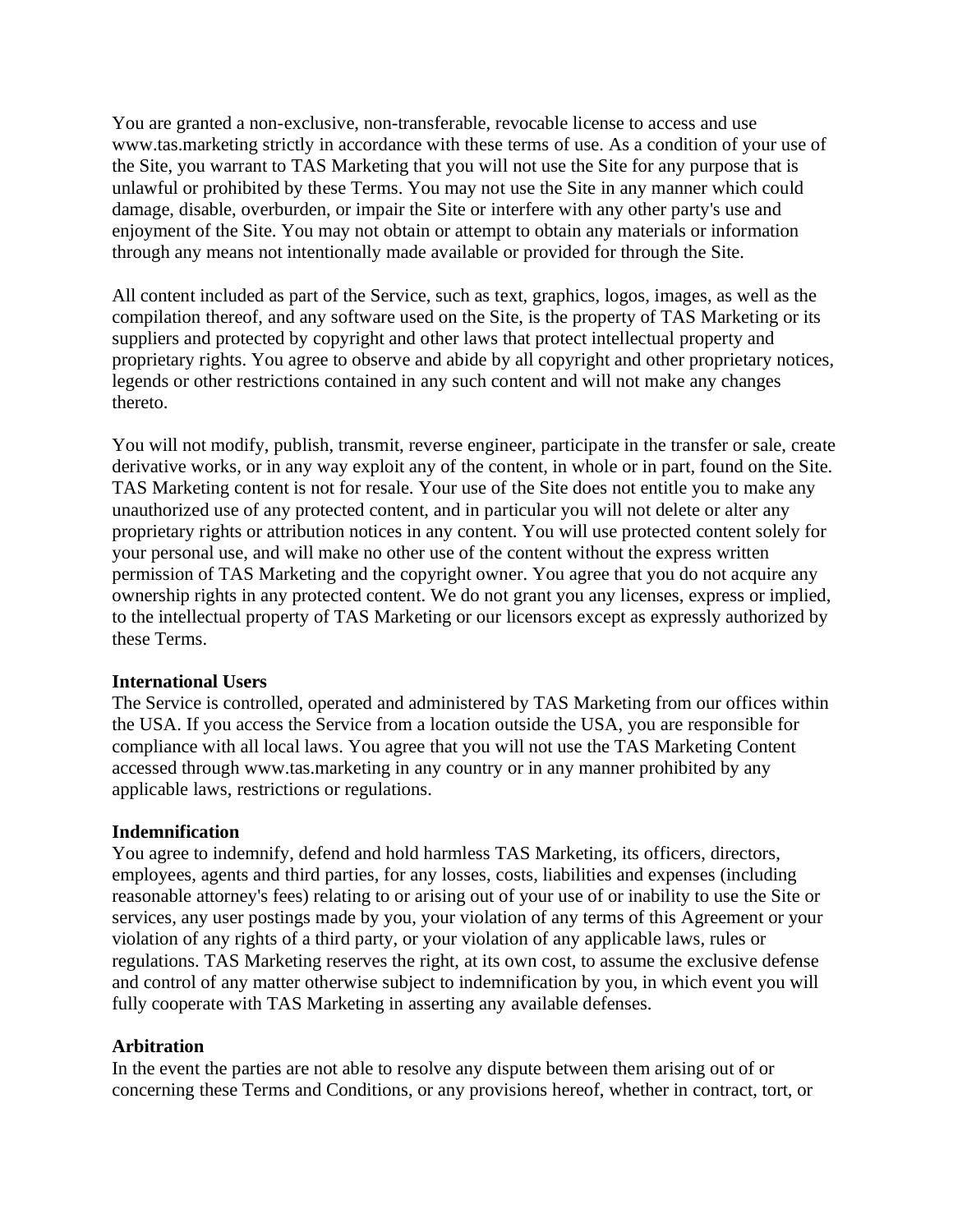otherwise at law or in equity for damages or any other relief, then such dispute shall be resolved only by final and binding arbitration pursuant to the Federal Arbitration Act, conducted by a single neutral arbitrator and administered by the American Arbitration Association, or a similar arbitration service selected by the parties, in a location mutually agreed upon by the parties. The arbitrator's award shall be final, and judgment may be entered upon it in any court having jurisdiction. In the event that any legal or equitable action, proceeding or arbitration arises out of or concerns these Terms and Conditions, the prevailing party shall be entitled to recover its costs and reasonable attorney's fees. The parties agree to arbitrate all disputes and claims in regards to these Terms and Conditions or any disputes arising as a result of these Terms and Conditions, whether directly or indirectly, including Tort claims that are a result of these Terms and Conditions. The parties agree that the Federal Arbitration Act governs the interpretation and enforcement of this provision. The entire dispute, including the scope and enforceability of this arbitration provision shall be determined by the Arbitrator. This arbitration provision shall survive the termination of these Terms and Conditions.

#### **Liability Disclaimer**

THE INFORMATION, SOFTWARE, PRODUCTS, AND SERVICES INCLUDED IN OR AVAILABLE THROUGH THE SITE MAY INCLUDE INACCURACIES OR TYPOGRAPHICAL ERRORS. CHANGES ARE PERIODICALLY ADDED TO THE INFORMATION HEREIN. TAS DIGITAL MARKETING, LLC AND/OR ITS SUPPLIERS MAY MAKE IMPROVEMENTS AND/OR CHANGES IN THE SITE AT ANY TIME.

TAS DIGITAL MARKETING, LLC AND/OR ITS SUPPLIERS MAKE NO REPRESENTATIONS ABOUT THE SUITABILITY, RELIABILITY, AVAILABILITY, TIMELINESS, AND ACCURACY OF THE INFORMATION, SOFTWARE, PRODUCTS, SERVICES AND RELATED GRAPHICS CONTAINED ON THE SITE FOR ANY PURPOSE. TO THE MAXIMUM EXTENT PERMITTED BY APPLICABLE LAW, ALL SUCH INFORMATION, SOFTWARE, PRODUCTS, SERVICES AND RELATED GRAPHICS ARE PROVIDED "AS IS" WITHOUT WARRANTY OR CONDITION OF ANY KIND. TAS DIGITAL MARKETING, LLC AND/OR ITS SUPPLIERS HEREBY DISCLAIM ALL WARRANTIES AND CONDITIONS WITH REGARD TO THIS INFORMATION, SOFTWARE, PRODUCTS, SERVICES AND RELATED GRAPHICS, INCLUDING ALL IMPLIED WARRANTIES OR CONDITIONS OF MERCHANTABILITY, FITNESS FOR A PARTICULAR PURPOSE, TITLE AND NON-INFRINGEMENT.

TO THE MAXIMUM EXTENT PERMITTED BY APPLICABLE LAW, IN NO EVENT SHALL TAS DIGITAL MARKETING, LLC AND/OR ITS SUPPLIERS BE LIABLE FOR ANY DIRECT, INDIRECT, PUNITIVE, INCIDENTAL, SPECIAL, CONSEQUENTIAL DAMAGES OR ANY DAMAGES WHATSOEVER INCLUDING, WITHOUT LIMITATION, DAMAGES FOR LOSS OF USE, DATA OR PROFITS, ARISING OUT OF OR IN ANY WAY CONNECTED WITH THE USE OR PERFORMANCE OF THE SITE, WITH THE DELAY OR INABILITY TO USE THE SITE OR RELATED SERVICES, THE PROVISION OF OR FAILURE TO PROVIDE SERVICES, OR FOR ANY INFORMATION, SOFTWARE, PRODUCTS, SERVICES AND RELATED GRAPHICS OBTAINED THROUGH THE SITE, OR OTHERWISE ARISING OUT OF THE USE OF THE SITE, WHETHER BASED ON CONTRACT, TORT, NEGLIGENCE, STRICT LIABILITY OR OTHERWISE, EVEN IF TAS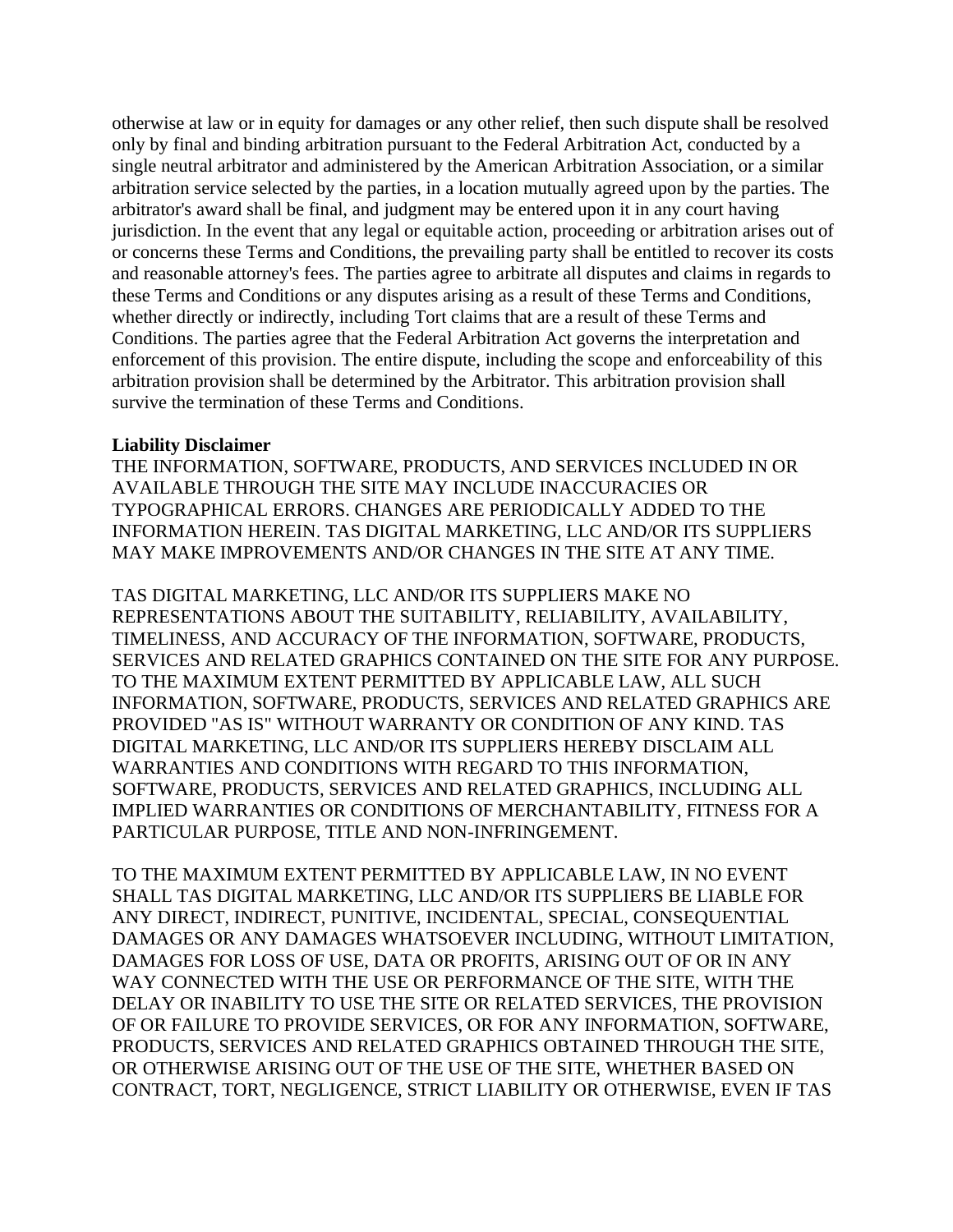DIGITAL MARKETING, LLC OR ANY OF ITS SUPPLIERS HAS BEEN ADVISED OF THE POSSIBILITY OF DAMAGES. BECAUSE SOME STATES/JURISDICTIONS DO NOT ALLOW THE EXCLUSION OR LIMITATION OF LIABILITY FOR CONSEQUENTIAL OR INCIDENTAL DAMAGES, THE ABOVE LIMITATION MAY NOT APPLY TO YOU. IF YOU ARE DISSATISFIED WITH ANY PORTION OF THE SITE, OR WITH ANY OF THESE TERMS OF USE, YOUR SOLE AND EXCLUSIVE REMEDY IS TO DISCONTINUE USING THE SITE.

### **Termination/Access Restriction**

TAS Marketing reserves the right, in its sole discretion, to terminate your access to the Site and the related services or any portion thereof at any time, without notice. To the maximum extent permitted by law, this agreement is governed by the laws of the State of Delaware and you hereby consent to the exclusive jurisdiction and venue of courts in Delaware in all disputes arising out of or relating to the use of the Site. Use of the Site is unauthorized in any jurisdiction that does not give effect to all provisions of these Terms, including, without limitation, this section.

You agree that no joint venture, partnership, employment, or agency relationship exists between you and TAS Marketing as a result of this agreement or use of the Site. TAS Marketing's performance of this agreement is subject to existing laws and legal process, and nothing contained in this agreement is in derogation of TAS Marketing's right to comply with governmental, court and law enforcement requests or requirements relating to your use of the Site or information provided to or gathered by TAS Marketing with respect to such use. If any part of this agreement is determined to be invalid or unenforceable pursuant to applicable law including, but not limited to, the warranty disclaimers and liability limitations set forth above, then the invalid or unenforceable provision will be deemed superseded by a valid, enforceable provision that most closely matches the intent of the original provision and the remainder of the agreement shall continue in effect.

Unless otherwise specified herein, this agreement constitutes the entire agreement between the user and TAS Marketing with respect to the Site and it supersedes all prior or contemporaneous communications and proposals, whether electronic, oral or written, between the user and TAS Marketing with respect to the Site. A printed version of this agreement and of any notice given in electronic form shall be admissible in judicial or administrative proceedings based upon or relating to this agreement to the same extent and subject to the same conditions as other business documents and records originally generated and maintained in printed form. It is the express wish to the parties that this agreement and all related documents be written in English.

### **Changes to Terms**

TAS Marketing reserves the right, in its sole discretion, to change the Terms under which www.tas.marketing is offered. The most current version of the Terms will supersede all previous versions. TAS Marketing encourages you to periodically review the Terms to stay informed of our updates.

# **Contact Us**

TAS Marketing welcomes your questions or comments regarding the Terms: